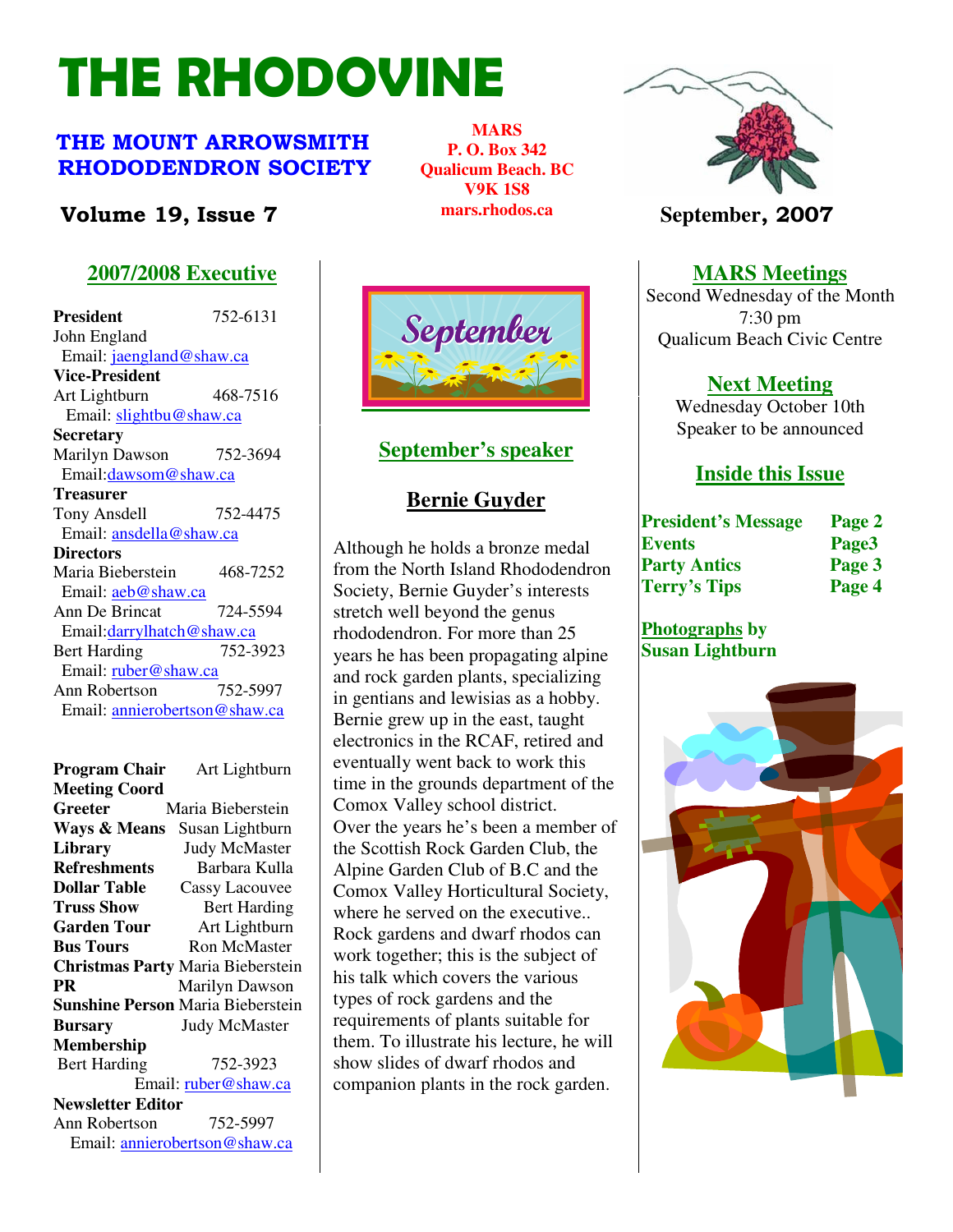**Volume 19, Issue 7** The Rhodovine Page 2

#### **Message from our President**

The King is dead. Long live the King! You probably haven't thought of the change of MARS President in those terms but the proclamation proposes a stability for, say a country, or in this case the significant organization known as the Mount Arrowsmith Rhododendron Society.

I say significant because our erstwhile president, Ron McMaster, has steered the good ship MARS for the past two years, steered the club in a very positive direction in that I believe the organization is far more relevant in our communities than ever before. We are known throughout Oceanside not only for the Garden Tour and Truss Show, but also for supporting other initiatives such as Seedy Saturday, the Oceanside Garden Show and Communities in Bloom. I salute you, Ron and thank you for handing me a truly seaworthy vessel for my watch. For the record, besides being our Past President, Ron is also the Alternate Director and District Treasurer.

As I take over the Presidency, I see many exciting new opportunities opening up for our membership. Just returned from the District 1 Presidents semi annual meeting held in Vancouver, where I learned of several initiatives that will be developed starting in 2008, specifically in the rhododendron education field for those of you who strive for greater satisfaction from your gardens! More about that later.

Art Lightburn, our VP and Programme Chair has an interesting line-up of speakers booked for the new season.

I am blessed with a fine executive who will certainly guide me in the right direction, they are all experienced serving members; I am the new boy, the 'parachuted politician', so to speak! We will be looking for new directors next year- please consider volunteering for a position. Don't forget that we are one of the larger Chapters in District 1 with a voice to be heard; I am confident that with strong membership support we will enjoy a successful 2007/8 year.

Now back to the myriad gardening tasks… John England



**Ron handed over of the gavel to John**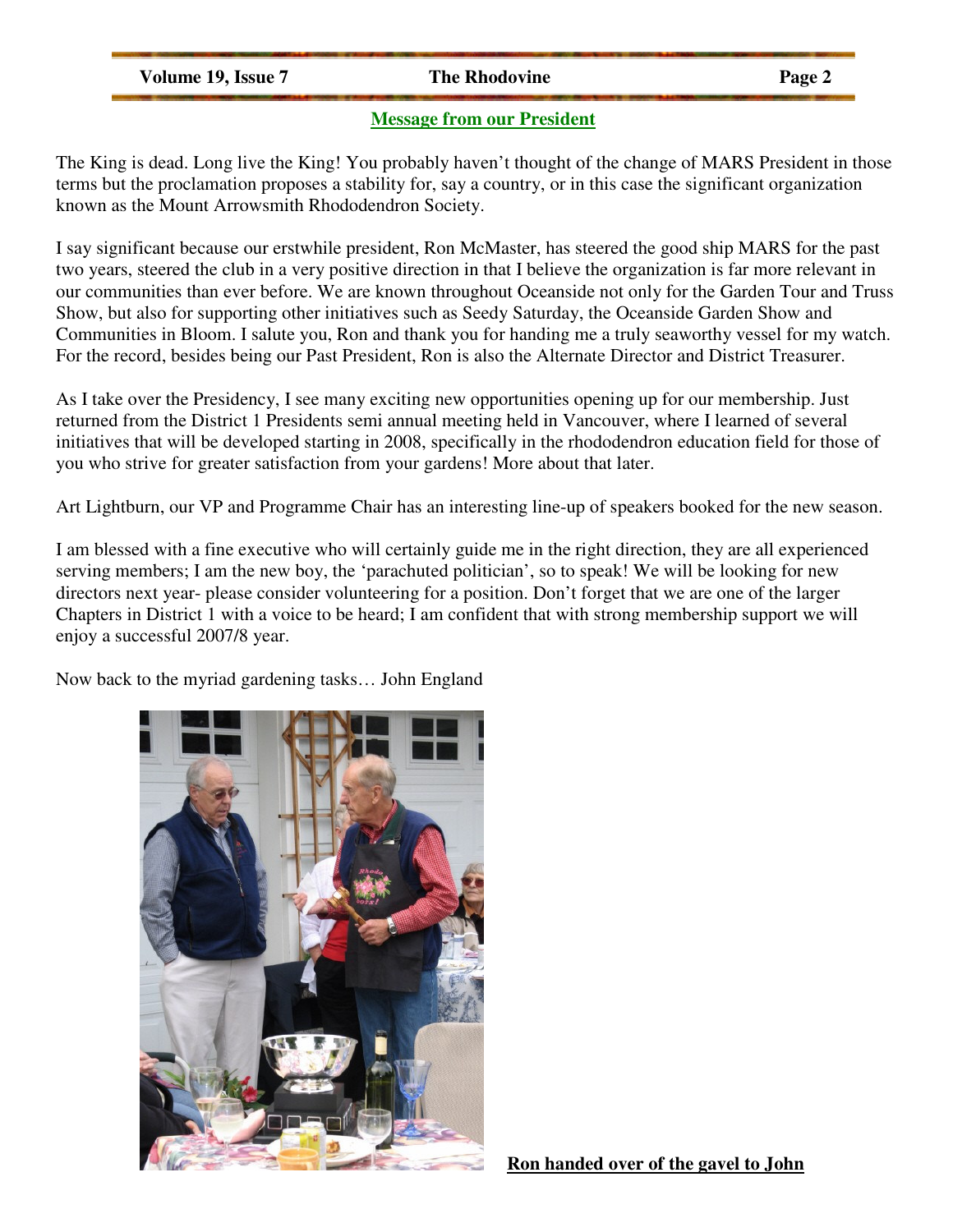Volume 19, Issue 7 The Rhodovine Page 3

# **Events**

# **The American Rhodendron Society Western Regional Conference. September 21-23, 2007 Newport ,Oregan. Sponsored by District 4**

Invites you to attend, everyone is invited, including non members. Emphasis is on information you can use in your own garden!

# **Milner Gardens & Woodland**

**Annual Fall Plant** Sale on Sept 29th & 30th from 10:00am to 4:00pm. Come check out the great discounts on heritage trees, shrubs and perennials propagated on site. Admission is by donation at Milner Gardens & Woodland which is located at 2179 West Island Highway, Qualicum Beach.

**Milner Christmas Magic.** This family orientated festival of lights and music in the Garden is on daily from 5:30pm to 8:30 pm during the first three weeks of December. Admission is by donation at 2179 West Island Highway, Qualicum Beach.

For more information call (250)-752-6153 or visit www.milnergardens.org <http://www.milnergardens.org/>

**Mid Island Floral Art** Club is very pleased to announce that award-winning Victoria floral designer, Bernice Cherney, will be demonstrating "International Design Styles" on Thursday, September 13, 2:00 p.m. at St. Stephen's Church Hall, Qualicum Beach.

Bernice won first place for her design under the title of "global warming" at the international floral design competition in the Canada Blooms show which was held earlier this year in Toronto. She has also competed in international events in Bermuda and Florida and is an accredited design judge in both Canada and the U.S. Guests are most welcome (guest fee \$10).



Party fun or is this is serious.

**June Pot Luck** at Ron and Judy McMaster's beautiful home and garden. It was a cool day but great fun.Toss the bean bag monopolized the afternoon and evening pleasure. Barbara Kulla found all the plants and created a superb plant auction. Glen Jamison was presented with the Bronze award. Ron handed over the presidency to John England who has obligingly steeped into the roll for MARS. The pot luck was filled with many events not least of them the yummy food that everyone contributed and the wonderful setting.